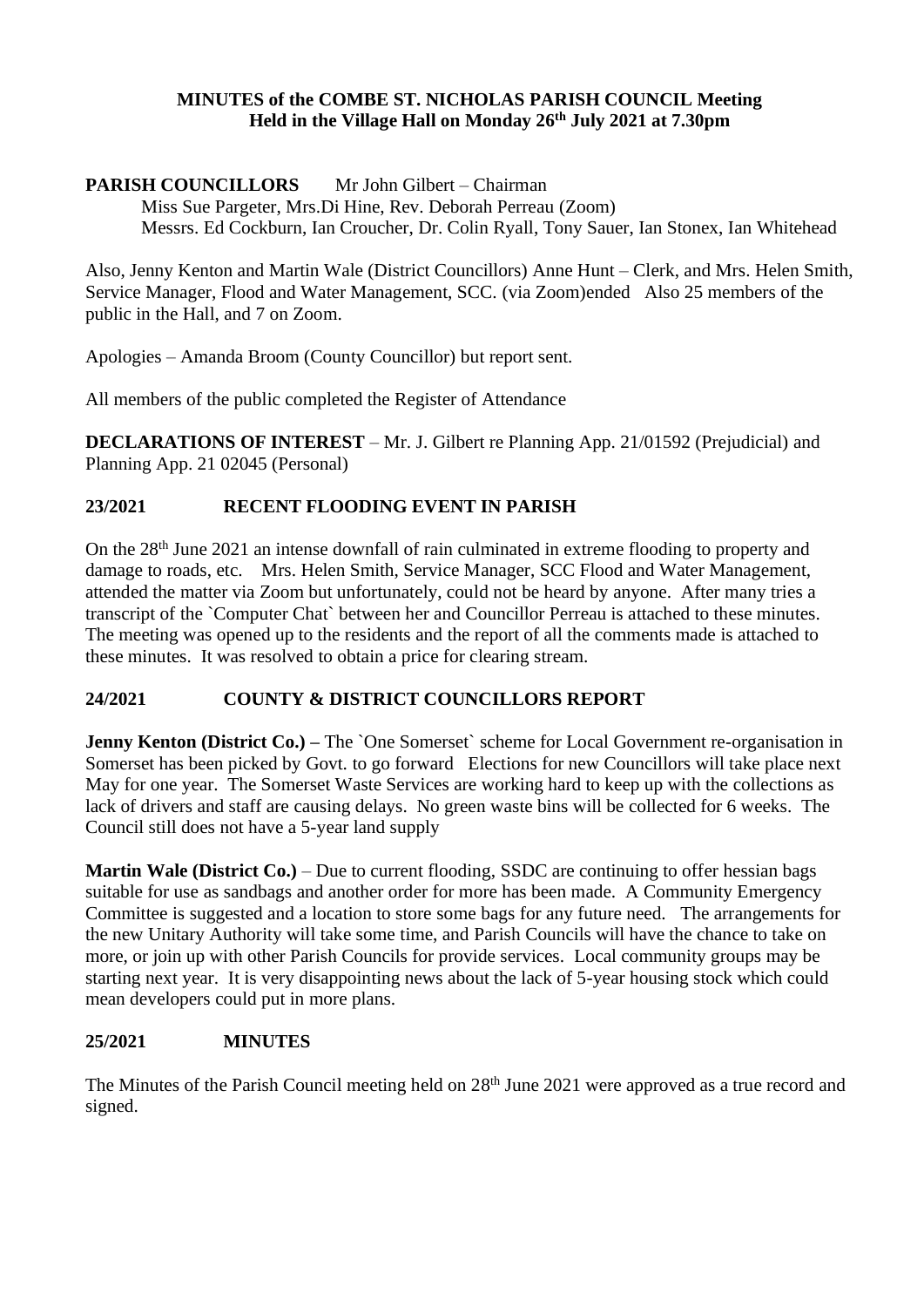## **26/2021 STREET LIGHTS IN UNDERWAY**

The Street lighting team at SCC have arranged to fit a less powerful bulb and different shield which gives a subdued and protected light.

#### **27/2021 PLANNING**

• App 21/01592 Ham Hill Farm, Ham Lane, Erection of general-purpose agricultural building. No objections Councillor John Gilbert declared a prejudicial interest and took no part. Councillor Tony Sauer took the meeting for this item and the following planning application

• App. 21/02045 The Stables, Raisey Lane, Ham. Change of use and conversion of an existing rural building for use as a permanent tied agricultural worker dwelling following a 3-year temporary approval. Numbers of Pig breeding sows and egg production both increased. No objections

• App.21/00598 Pudleigh Mill Fish Farm, Pudleigh. Proposed demolition of existing bungalow and erection of new 3-bedroomed bungalow with car port and associated external alterations. No objections • App. 21/02112 Land south of Wadeford House, Higher Wadeford Lane. Erection of general-purpose agricultural barn. No objections.

• App.21/02219 Land at Foxdon Hill, Wadeford. Change of use of agricultural land to allow use as residential garden. No objections but not unanimous (3 against, 1 abstained)

## **28/2021 THE LAWNS**

The new goal post has been erected and appears to be well used. Thanks to Councillor and Mrs. Croucher. More investigations are being made re the cost of a zip-wire and shelter for teenagers. It was resolved to put a small questionnaire in school when they return in September to gauge what equipment is preferred and what can be purchased within our cost limit – next Agenda.

## **29/2021 RIGHTS OF WAY QUERY**

A query was raised by Donyatt Parish Paths Liaison Officer – Horse riders in their Parish have been challenged when riding up public footpath CH14/21 Chilworthy Avenue Apparently in 2006 legislation was brought in that tarmacked public paths would become a Restricted Byway and therefore open to cyclists and horse riders. This Parish was unaware of this new legislation SCC are still in the process of upgrading all these paths. Donyatt PPLO on behalf of the Parish Council have asked if our Parish Council would agree to a joint letter being sent to SCC to ask them to prioritise this path. Parish Councillors did not agree with this action, at this current time.

## **30/2021 FINANCE**

a) The Internal Audit now completed. No problems.

| The following payments were approved.     |         |
|-------------------------------------------|---------|
| Mrs, A. Hunt (postage/broadband costs)    | £32.55  |
| Mr. I. Croucher (repay costs of goalpost) | £101.90 |
| Mr. M. Powe (Internal Audit costs)        | £31.80  |
| S.A.L.C. (sub for 2021)                   | £375.36 |

## **31/2021 GENERAL MATTERS –**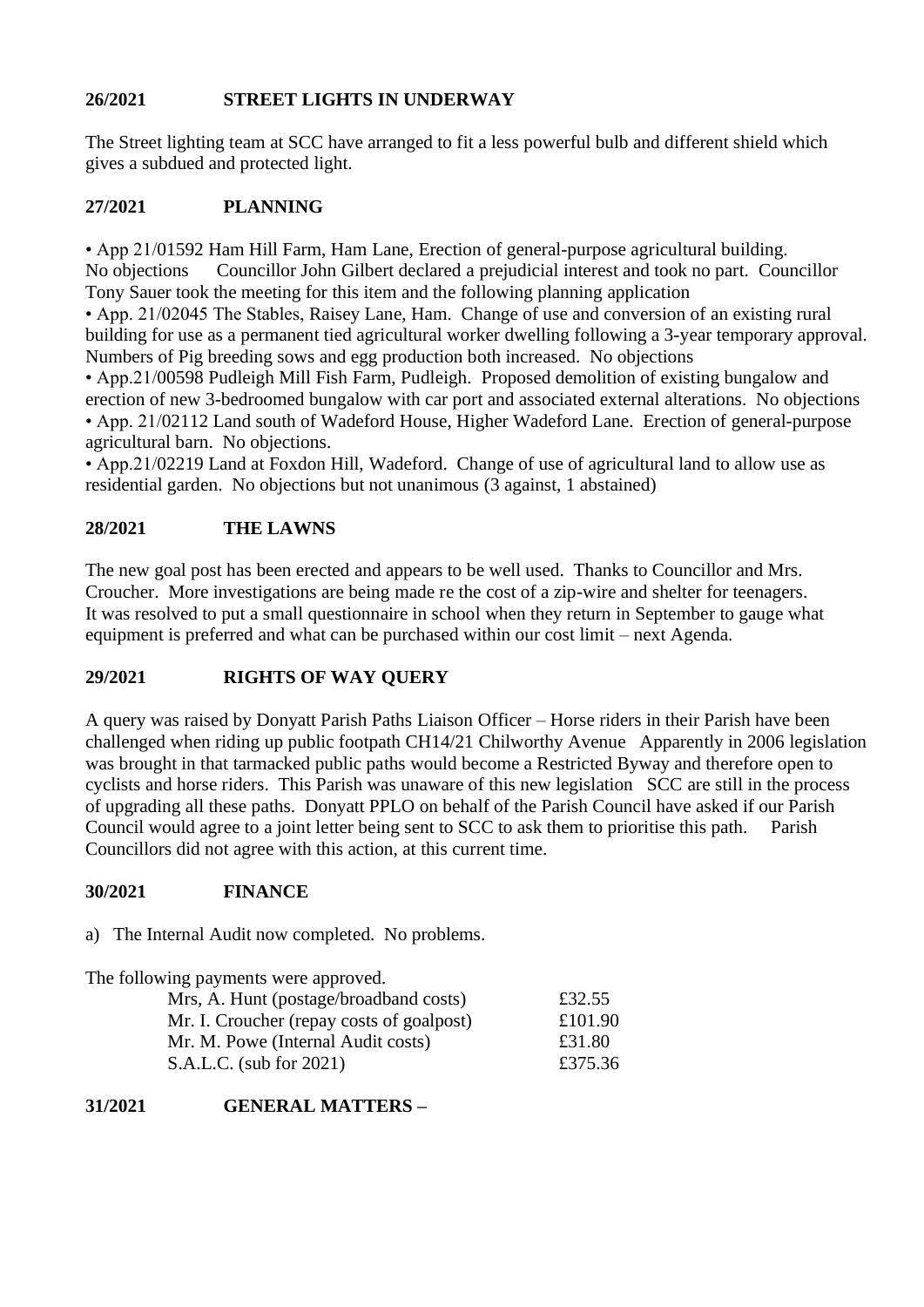# **NOTES TAKEN DURING DISCUSSION RE FLOODING ISSUES Minute 23/2021**

**28<sup>th</sup> June 2021 from** 5.30 pm – 7.30pm approx., 25 residents + 7 on Zoom attended.

DH – Court Mill Cottage. A trickle, then flood, then tidal. Stream in garden normally 6` below the wall but water came over the wall by 1`. 5` in garden and smashed everything. In 2008 half the cottage flooded by 1-2` - through air bricks and out through front door. This time by midnight finally down to 1` Fire Brigade pumped and still some in am. Stream and drain overflowing – stream now silted up

Torrent of water that came down the road and the top of the garden – very frightening. Stream overflowed which it had never done before. 2 pumps in the garden. Fire Brigade had 80 calls but, on the 2nd, call they came quickly. Was it forecast? What can we do to prevent this in the future? Flood prevention for the future.

SCC have set up Emergency Flood Risk Committee which is a combination of all the various authorities. Mrs. Helen Smith is the Service Manager and they are now in the process of gathering all the information under one organization, including the Somerset Rivers Authority.

SF – Last Saturday (24/7) at rained hard again causing flooding again. Private experts to make a plan for the next few years. Funding is required for this. People should be able to help with this, we need to get together.

ML – When any investigation is done (we were also flooded) we need to set up a separate conversation 28/6/21 was a very significant event.

2 sluice gates on the footpath between Court Mill Lane and Pudleigh were open but water was going straight over the top of them

CL – Riparian rights of the landowner of the water that comes on to your land. Being a Leat/stream, which makes it uncertain but still landowners' responsibility. Need to invest in clearing culvert, front and behind would help. High amount of money clear whole system. Clay seals the bed from leaking out

Dredging the river/stream not a sustainable solution could cause damage. - others thought dredging should be done.

SL Scrapton – water turned left through I.H. ponds and flooded all fields into the Mill Pond, over the top into the stream. 2 natural springs start in 2 fields.

Mill Leat Residents could get together to sort something out. – others to get together to clear a few drains.

Arrange for a Hydrologist to come here. - MW there may be grants to look at getting one. He could help with that. You could dredge, should not be an issue

2-prong approach needed - help ourselves and approach from the main authorities.

JP – The Haymaker – the amount of water that was coming down Rackstile from the top of the hill too. Flooding into the front.

KW – children were terrified. Expert needed to tell us what we can do in the short term. 3 manhole covers lifted and take the stones out.